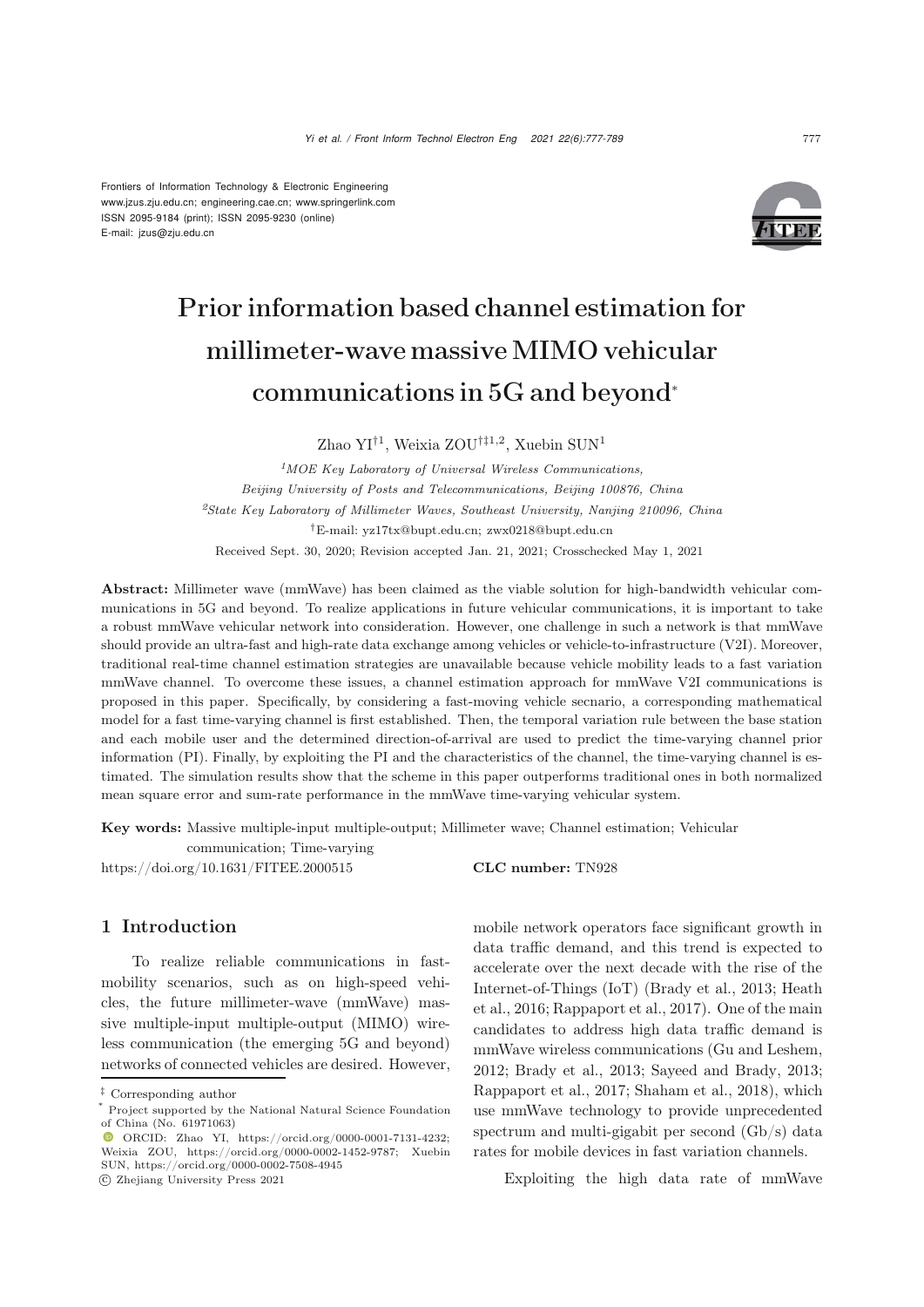paves the way for exciting applications, such as mmWave cellular systems and vehicle-toinfrastructure (V2I) and vehicle-to-vehicle (V2V) communications. Moreover, due to that a base station (BS) is usually much taller than vehicles, the existence of line-of-sight (LoS) paths in vehicular communications makes high-bandwidth technology more suitable [\(Brady et al.](#page-11-0), [2013\)](#page-11-0).

Although mmWave techniques can provide high performance required by various applications, vehicular communications still face many challenges, because more and more vehicles are connected to the IoT and this makes these networks more complicated. For example, vehicular networks operate under more severe conditions than common cellular networks due to the time-varying channel, which significantly reduces coherence time [\(Brady et al.](#page-11-0), [2013](#page-11-0)). Moreover, it is particularly difficult to achieve high beamforming, because the beamforming process must be completed in an extremely short time. On the other hand, mmWave relies heavily on finding directional links with high beamforming gains to compensate for existing defects, which requires frequent [and](#page-11-4) [accurate](#page-11-4) [channel](#page-11-4) [estimation](#page-11-4) [\(](#page-11-4)Sayeed and Brady, [2013](#page-11-4)). In addition, the complexity of channel estimation and the number of required feedback bits increase with large antenna arrays [\(Shaham et al.](#page-12-0), [2018](#page-12-0)). Furthermore, the high mobility feature of vehicles increases the frequency of channel estimation even further.

To cope with these shortcomings, numerous works have been conducted on the applications of mmWave massive MIMO time-varying channels [\(Kabaoglu](#page-11-5)[,](#page-11-7) [2009](#page-11-5)[;](#page-11-7) [Fernandez et al.](#page-11-6)[,](#page-11-7) [2010](#page-11-6)[;](#page-11-7) Bourdoux et al.[,](#page-11-10) [2011](#page-11-7)[;](#page-11-10) [Gu et al.](#page-11-8)[,](#page-11-10) [2014](#page-11-8)[;](#page-11-10) [Awad et al.](#page-11-9)[,](#page-11-10) [2015](#page-11-9)[;](#page-11-10) Choi et al[.,](#page-12-1) [2016](#page-11-10)[;](#page-12-1) [Gao et al.](#page-11-11)[,](#page-12-1) [2017a](#page-11-11)[;](#page-12-1) [Ma et al.](#page-11-12)[,](#page-12-1) [2018](#page-11-12)[;](#page-12-1) Wu et al., [2019\)](#page-12-1). Although the complexity of transceivers is reduced by hybrid analog/digital structures, the high cost of hardware prevents the transceivers from exploiting one dedicated radio frequency (RF) chain for e[ach](#page-11-12) [equipped](#page-11-12) [antenna](#page-11-12) [\(Awad et al.](#page-11-9)[,](#page-11-12) [2015](#page-11-9)[;](#page-11-12) Ma et al., [2018](#page-11-12); [Wu et al., 2019;](#page-12-1) [Brighente et al., 2020\)](#page-11-13), and hybrid beamforming schemes require more pilot o[verhead](#page-11-14) [for](#page-11-14) [fast](#page-11-14) [time-varying](#page-11-14) [channels](#page-11-14) [\(](#page-11-14)Garcia et al., [2016](#page-11-14); [Kong et al.](#page-11-15), [2017](#page-11-15)). Although many channel tracking schemes have been researched in the applicatio[ns](#page-11-7) [of](#page-11-7) [mmWave](#page-11-7) [V2I](#page-11-7) [communication](#page-11-7) [\(](#page-11-7)Bourdoux et al., [2011](#page-11-7); [Gu et al.](#page-11-8), [2014](#page-11-8); [Awad et al., 2015;](#page-11-9) [Gao et al., 2017a](#page-11-11); [Mehrabi et al., 2020](#page-11-16)), however,

those schemes are suitable only for the terahertz frequency band and cannot be applied to fast timevarying mmWave channels. Apart from that, works studied by [Awad et al.](#page-11-9) [\(2015](#page-11-9)) and [Zhang et al.](#page-12-2) [\(2016](#page-12-2)) have modeled slowly time-varying channels in adjacent time slots using a one-order Markov process, and the classical Kalman filter was used to track the time-varying channels. However, those schemes are adopted only at microwave frequencies, and the mmWave beamspace channels with special sparse structure cannot be modeled by the one-order Markov process. Additionally, support detection based beamspace channel estimation schemes were designed by [Gao et al.](#page-11-17) [\(2017b](#page-11-17)) and [Shen et al.](#page-12-3) [\(2019\)](#page-12-3). [Gao et al.](#page-11-11) [\(2017a\)](#page-11-11) and [Bourdoux et al.](#page-11-7) [\(2011](#page-11-7)) proposed channel estimation and tracking algorithms for time-varying beamspace channels. Unfortunately, existing channel estimation techniques are designed mainly for point-to-point, real-time, or slowly timevarying scenarios, and the pilot overhead is still high especially for multiuser scenarios.

Importantly, most of those works [\(Zhou et al.](#page-12-4), [1999](#page-12-4); [Zhang et al.](#page-12-2), [2016;](#page-12-2) [Palacios et al.](#page-11-18), [2017\)](#page-11-18) further enhance the estimation accuracy for vehicular networks by assuming point-to-point, slowly timevarying, or non-mmWave frequency band communication. However, those schemes are unrealistic in a dynamic environment since user mobility leads to a fast variation channel. To the best of our knowledge, mmWave channel estimation has not been deeply investigated in V2I communication scenarios, where the BS simultaneously communicates with multiple fast-moving users.

To fill this gap, we propose a novel prior information (PI) based channel estimation scheme for mmWave massive MIMO time-varying vehicle systems in an open highway scenario, which can effectively estimate the LoS path in the V2I communication scenario. Specifically, by considering the fast-moving vehicle scenario, the mathematical model of the fast time-varying channel is first established. Then, a temporal variation rule of the physical direction, i.e., the direction-of-arrival (DOA), between the BS and each mobile user is derived, and the DOA in the previous time slot is combined with the temporal variation law to estimate the DOA in the following time slot. Then, based on the estimated DOA and the special sparse structure of the time-varying beamspace channel, the support of the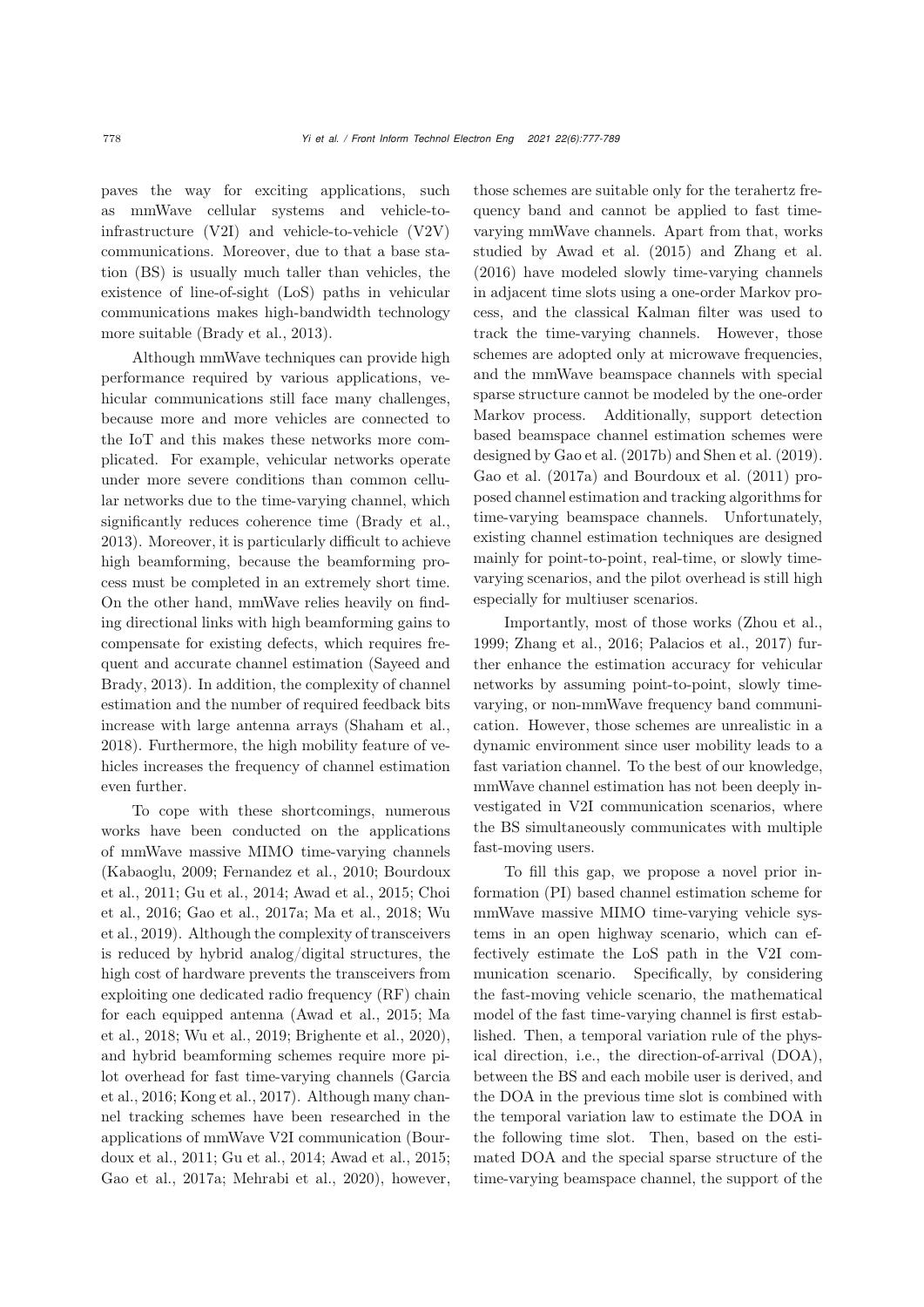channel, i.e., the PI, is detected, and the beams are selected based on the PI. Finally, the corresponding nonzero elements of the channels are estimated using the least squares (LS) algorithm, and the complete time-varying channel is estimated. Simulation results show that our proposed scheme offers better estimation accuracy for the fast-mobility channel scenario than that of the conventional support detection (SD) based scheme, which makes it attractive for mmWave time-varying vehicular communication.

Our main contributions are summarized as follows:

1. We propose a novel PI-based channel estimation scheme for the fast time-varying mmWave massive MIMO vehicular communication system, which significantly reduces the duration of channel estimation and pilot overhead, making it a viable algorithm for V2I communication scenarios.

2. The conventional spatial domain is transformed into an angular domain by discrete lens array (DLA), which effectively reduces the number of required RF chains and the dimension of the MIMO system. Moreover, based on the principle that the actual space direction is approximately equal to the predefined one, the time-varying physical direction can be determined and further refined. It can adaptively adjust the residual caused by the moving direction and speed. Thus, our method is suitable for the nonlinear mobile user model with a time-varying speed.

3. To achieve the same accuracy, the proposed method in this study needs much lower pilot overhead and signal-to-noise ratio (SNR) than the conventional scheme. Our method can accurately estimate the LoS paths between the BS and multiple fast-moving users in the V2I communication scenario, which makes it attractive for fast time-varying mmWave vehicular communication systems.

Notations used in this paper are as follows: Throughout this paper, vectors and matrices are represented by boldfaced lower-case and upper-case letters (e.g.,  $\boldsymbol{a}$  and  $\boldsymbol{A}$ ), respectively. All vectors are defined as column vectors. Variables and constants are denoted in lower-case and upper-case letters (e.g., a and A), respectively.  $\mathbf{A}^{\mathrm{T}}$ ,  $\mathbf{A}^{\mathrm{H}}$ ,  $\mathbf{A}^{-1}$ , and  $\|\mathbf{A}\|$  represent the transpose, conjugate transpose, inverse, and Frobenius norm of  $\boldsymbol{A}$ , respectively. |a| denotes the amplitude of a.  $\mathbf{0}_{N\times M}$  denotes a zero matrix of size  $N \times M$ .  $\mathcal{CN}(u,\mathbf{R})$  is a complex Gaussian distribution with mean  $u$  and covariance matrix  $\mathbf{R}$ .  $I_N \in \mathbb{C}^{N \times N}$  denotes an  $N \times N$  identity matrix. [a] denotes the smallest integer no smaller than  $a. \mathbb{E}[X]$ denotes the expectation of random  $X$ . In addition, we summarize the key notations in Table 1.

Table 1 Description of key symbols

| Symbol                                                                                                                                                                          | Description                                                                                                       |
|---------------------------------------------------------------------------------------------------------------------------------------------------------------------------------|-------------------------------------------------------------------------------------------------------------------|
| $d_k(t)$                                                                                                                                                                        | Communication distance between the BS and the $k^{\text{th}}$ mobile user in time slot t                          |
|                                                                                                                                                                                 | Physical direction of the $l^{\text{th}}$ path of the $k^{\text{th}}$ user                                        |
|                                                                                                                                                                                 | Predicted physical direction of the $k^{\text{th}}$ mobile user in time slot t                                    |
| $\frac{\theta_k^l}{\widetilde{\theta}_k(t)}$<br>$\frac{\widetilde{\theta}_k(t)}{\psi_n}$                                                                                        | Time-varying physical direction of the $k^{\text{th}}$ mobile user in time slot t                                 |
|                                                                                                                                                                                 | Spatial direction predefined by discrete lens array (DLA)                                                         |
|                                                                                                                                                                                 | Spatial direction corresponding to the angle of arrival of the $lth$ component at the $kth$ user                  |
| $\psi_k(t)$                                                                                                                                                                     | Spatial direction corresponding to the angle of arrival of the $k^{\text{th}}$ user in time slot t                |
| $\mathcal{I}(N)$                                                                                                                                                                | Index set                                                                                                         |
|                                                                                                                                                                                 | Array response vector corresponding to the $l^{\text{th}}$ path of the $k^{\text{th}}$ moving user in time slot t |
|                                                                                                                                                                                 | Spatial discrete Fourier transform matrix                                                                         |
|                                                                                                                                                                                 | Beamspace channel of the $k^{\text{th}}$ user                                                                     |
| $\begin{align} \bm{a}(\psi_k^l) \ \bm{U} \ \bm{\widetilde{h}}_k \ \bm{\widetilde{h}}_k(t) \ \bm{\widetilde{h}}_k^{\mathrm{e}}(t) \ \bm{H}_b \ \bm{\widetilde{H}}_b \end{align}$ | Time-varying beamspace channel of the $k^{\text{th}}$ user in time slot t                                         |
|                                                                                                                                                                                 | Time-varying estimated channel of the $k^{\text{th}}$ user in time slot t                                         |
|                                                                                                                                                                                 | Beamspace channel with dimension b predefined by DLA                                                              |
|                                                                                                                                                                                 | Effective channel matrix with dimension $b$ after beam selection                                                  |
| $\frac{\boldsymbol{F_b}}{\boldsymbol{\widetilde{F}_b}}$                                                                                                                         | Digital precoding matrix with dimension b predefining by DLA                                                      |
|                                                                                                                                                                                 | Digital precoding matrix with dimension $b$ after beam selection                                                  |
| $v_k, \alpha_k$                                                                                                                                                                 | Motion speed and motion direction of the $k^{\text{th}}$ user, respectively                                       |
| $\boldsymbol{f}_k(t)$                                                                                                                                                           | Motion state vector of the $k^{\text{th}}$ user in time slot t                                                    |
| $\bm{G}^{\pm N}(\bm{x})$                                                                                                                                                        | Function of $x$ when used recursively $N$ times                                                                   |
| $\widetilde{n}_k^*$                                                                                                                                                             | Position of the strongest element of the time-varying channel of the $k^{\text{th}}$ user                         |
| $\widetilde{n}_{k}^{*}(t)$                                                                                                                                                      | Position of the strongest element of the time-varying channel of the $k^{\text{th}}$ user in time slot t          |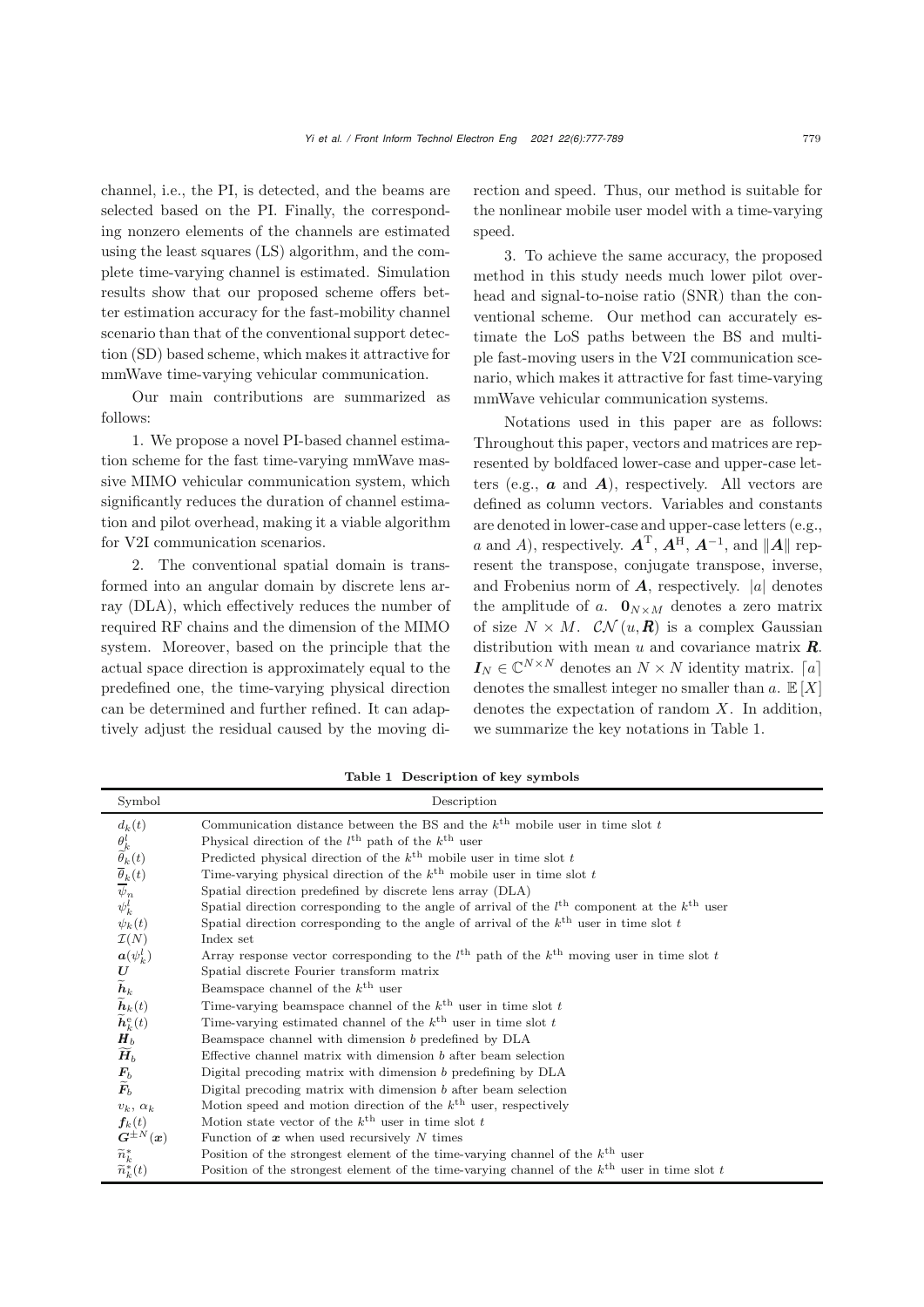## 2 System model

In this section, we present a model for mmWave fast time-varying vehicular communication systems. First, we explain the overall structure of the mmWave V2I communication system including the transmission scheme, physical schematics, and the transmission characteristics of the scenario. Then, the channel acquisition model is analyzed.

## 2.1 Analysis of the structure of the mmWave V2I communication system

We consider mmWave vehicular communication in a highway scenario as shown in Fig. [1.](#page-3-0) The BS is stationary while the vehicles are moving on an open highway, where there are few mountains and blockages around mobile users. The BS communicates with multiple vehicles at a short distance simultaneously. Since the BS is much taller than the vehicles, it is very likely that LoS communication is available in V2I scenarios.



<span id="page-3-0"></span>Fig. 1 An mmWave vehicle-to-infrastructure (V2I) fast vehicular communication system model

For mmWave fast time-varying channels in an outdoor environment, the number of dominant scatters is limited since scattering in mmWave induces more than 20 dB attenuation [\(Shaham et al.](#page-12-0), [2018](#page-12-0)). In addition, the energy of the non-line-ofsight (NLoS) component is far less than that of the LoS component in mmWave communications, and the performance penalty caused by the consideration that only the LoS component exists is ignorable [\(Garcia et al.](#page-11-14), [2016](#page-11-14)). Moreover, the measurements have shown that paths are sparse in the geometric domain and are less likely to overlap, so we can assume that only one path lies in the main beam direction while other paths fall into the sidelobes. Additionally, there is severe path loss of mmWave propagation since vehicles are moving fast, which means that

only the LoS components can provide the reliability for the high transmission rate in mmWave communications, while the NLoS components are negligible. Thus, we assume, without loss of generality, that the speed of users hardly changes within the BS coverage time period, and that the vehicles are moving uniformly with unknown speed and direction of heading.

#### 2.2 Channel acquisition model

In this study, a novel system structure is introduced. Downlink multi-user MIMO communication with the BS employs a uniform linear array (ULA) with  $N$  elements and  $K$  users with a single receive antenna. By introducing DLA to reduce the number of required RF chains, the system model of mmWave massive MIMO can be expressed by

<span id="page-3-2"></span>
$$
y = H^{\mathrm{H}} F s + n,\tag{1}
$$

where  $\mathbf{H} = [\mathbf{h}_1, \mathbf{h}_2, \dots, \mathbf{h}_k] \in \mathbb{C}^{N \times K}$  denotes the mmWave channel matrix between the BS and the MS, and  $h_i \in \mathbb{C}^{N \times 1}$   $(i = 1, 2, ..., k)$  is the beamspace channel of the  $i^{\text{th}}$  user.  $s \in \mathbb{C}^{K \times 1}$  is the original signal vector for all  $K$  users with normalized power, and  $\mathbb{E}(s s^H) = I_K$ .  $F \in \mathbb{C}^{N \times K}$  is the corresponding dimension-reduced digital precoding matrix satisfying  $\text{tr}(\mathbf{F}\mathbf{F}^{\text{H}}) \leq \delta$ , where  $\delta$  is downlink transmit power.  $\mathbf{n} \sim \mathcal{CN}(0, \sigma^2 \mathbf{I}_k)$  is the Gaussian noise with variance  $\sigma^2$  corrupting the received signal. Let  $\rho_k^{(l)}$  denote the l<sup>th</sup> path gain from the ULA to the receive antenna of the  $k^{\text{th}}$  user, where  $l = 0$  corresponds to the LoS component and  $l = 1, 2, \ldots, L$ represents L NLoS components. Following the Saleh-Valenzuela channel model [\(Awad et al.](#page-11-9), [2015](#page-11-9)), we have

<span id="page-3-1"></span>
$$
h_k = \sqrt{\frac{N}{L+1}} \sum_{l=0}^{L} \rho_k^{(l)} a(\psi_k^l), \qquad (2)
$$

where the array response vector corresponding to the  $l^{\text{th}}$  path is given by

<span id="page-3-3"></span>
$$
\mathbf{a}(\psi_k^l) = \frac{1}{\sqrt{N}} \exp(-j2\pi \psi_k^l i)_{i \in \mathcal{I}(N)},\tag{3}
$$

where  $\psi_k^l = \frac{d}{\lambda} \sin \theta_k^{(l)}$  is defined as the spatial direction of the  $l^{\text{th}}$  component at the  $k^{\text{th}}$  user;  $\lambda$  and d are the signal wavelength and antenna spacing, respectively, usually satisfying  $d = \lambda/2$ ;  $\theta_k^{(l)}$  is the physical direction which is considered uniformly distributed in the interval  $\left[-\frac{\pi}{2}, \frac{\pi}{2}\right]$ .  $\mathcal{I}(N)$  is an index set, given by  $\mathcal{I}(N) = \{m - (N-1)/2, m = 0, 1, \ldots, N-1\}.$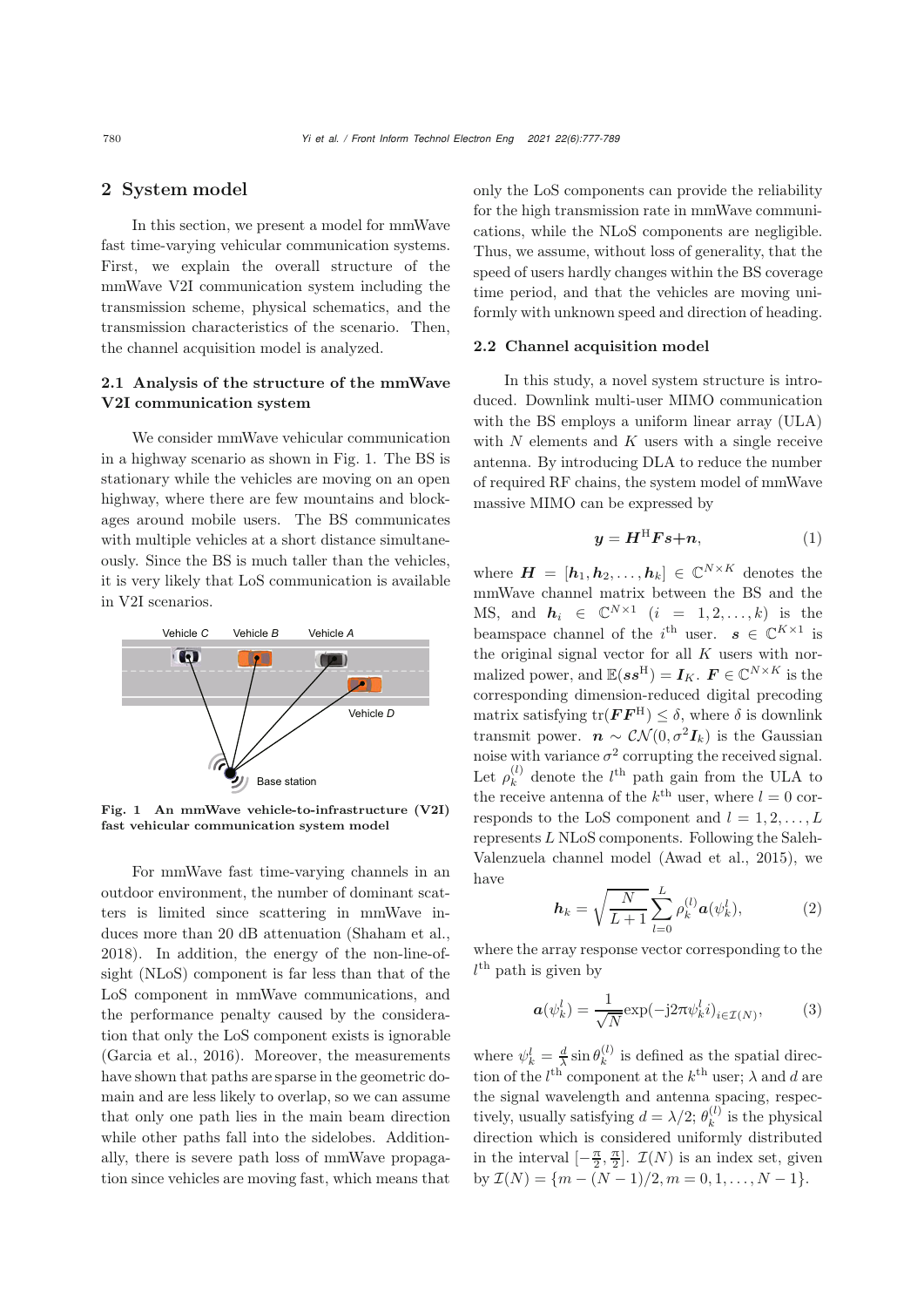According to the previous analysis, the number of dominant scatters in mmWave fast time-varying channels is limited. It is a reasonable assumption that the LoS component is considered as the target path for the channel estimation, while the NLoS paths are ignorable. This assumption is even more true as the number of antennas increases and the beam width grows narrower [\(Shaham et al.](#page-12-0), [2018](#page-12-0)). Therefore, we consider the mmWave fast time-varying channel with only the LoS component, and Eq. [\(2\)](#page-3-1) can be rewritten as

<span id="page-4-3"></span>
$$
h_k = \rho_k a(\psi_k), \tag{4}
$$

where the superscript  $l$  is omitted for simplification.

As the mmWave signals are quasi-optical, the number of effective prorogation paths in mmWave communications is very limited, occupying only a small number of beams, which shows that the mmWave channel is sparse. To reduce the dimension of the MIMO systems and the number of required RF chains, DLA can be exploited to select a small number of dominant beams based on the sparsity of a mmWave channel. Such a DLA plays the role of a spatial discrete Fourier transform (DFT) matrix  $U \in \mathbb{C}^{N \times N}$ , which can transform the conventional spatial domain into the beamspace channel at the transmitter [\(Gao et al., 2017a\)](#page-11-11). *U* contains the array steering vectors of N orthogonal directions (beams) covering the entire space as

<span id="page-4-2"></span>
$$
\mathbf{U} = \left[\mathbf{a}(\overline{\psi}_1), \mathbf{a}(\overline{\psi}_2), \dots, \mathbf{a}(\overline{\psi}_N)\right]^{\mathrm{H}},\tag{5}
$$

where  $\overline{\psi}_n = \frac{1}{N}(n - \frac{N+1}{2})$  for  $n=1,2,\ldots,N$  are the spatial directions predefined by DLA. Then, the mmWave beamspace massive MIMO system can be presented by

$$
\mathbf{y} = \mathbf{H}_b^{\mathrm{H}} \mathbf{F}_b \mathbf{s} + \mathbf{n},\tag{6}
$$

where  $\boldsymbol{H}_{b}=\boldsymbol{U}^{\text{H}}\boldsymbol{H}\in\mathbb{C}^{N\times K}$  is the beamspace channel with dimension b, and  $\mathbf{F}_b = \mathbf{U}^{\mathrm{H}} \mathbf{F} \in \mathbb{C}^{N \times K}$  is the corresponding dimension-reduced digital precoding matrix with dimension  $b$ . The number of significant entries in each  $h_{b,k} = U^{\text{H}} h_k$  ( $k = 1, 2, ..., K$ ) is considerably smaller than  $N$ , which represents the sparsity nature of the mmWave channel. Since each beam in the beamspace channel (i.e.,  $H_b$ ) needs a dedicated RF chain, a few beams are selected from elements, which can reduce the dimension of the MIMO system and the number of required RF chains. In addition, due to the limited number

of dominant scatterers in the mmWave prorogation environments, the beamspace channel has a sparse struc[ture](#page-12-0) [\(Kabaoglu](#page-11-5)[,](#page-12-0) [2009](#page-11-5)[;](#page-12-0) [Ma et al.](#page-11-12)[,](#page-12-0) [2018;](#page-11-12) Shaham et al., [2018\)](#page-12-0). Thus, as shown in Fig. [2,](#page-4-0) we can select only a small number of appropriate beams according to the sparse beamspace channel to reduce the dimension of the MIMO system without significant performance loss:

<span id="page-4-1"></span>
$$
\widetilde{\boldsymbol{y}} = \widetilde{\boldsymbol{H}}_b^{\mathrm{H}} \widetilde{\boldsymbol{F}}_b \boldsymbol{n} + \boldsymbol{n},\tag{7}
$$

where  $\widetilde{H}_b = H_b(a, \cdot)_{a \in \mathcal{A}}$  with A denoting the sparsity mask [\(Brady et al., 2013](#page-11-0)) is the effective channel matrix with dimension b after beam selection, and  $\widetilde{F}_b \in \mathbb{C}^{K \times K}$  is the dimension-reduced digital precoding matrix with dimension b after beam selection. Since the dimension of  $\tilde{F}_b$  in Eq. [\(7\)](#page-4-1) is much lower than that of  $\mathbf{F}$  in Eq. [\(1\)](#page-3-2), the beamspace channel can significantly reduce the number of required RF chains. In addition, the smallest number of required RF chains should be  $N_{\text{RF}} = K$  to guarantee the spatial multiplexing gains of  $K$  users. Therefore, we consider  $N_{\text{RF}} = K$  without the loss of generality in the proposed scheme.



<span id="page-4-0"></span>Fig. 2 Illustration of the beam selection

Next, we need to select only  $K$  LoS paths to obtain a complete channel, which is equivalent to estimating  $K$  beams. However, since the fast variation of mmWave beamspace channels is caused by user mobility, beam selection requires the BS to obtain the accurate channel state information (CSI) of the beamspace channel with a high dimension. In particular, conventional real-time channel estimation schemes involve unaffordable large pilot overhead [\(Brighente et al.](#page-11-13), [2020](#page-11-13)). For this purpose, a more efficient channel estimation scheme is designed in practical fast time-varying mmWave vehicle systems.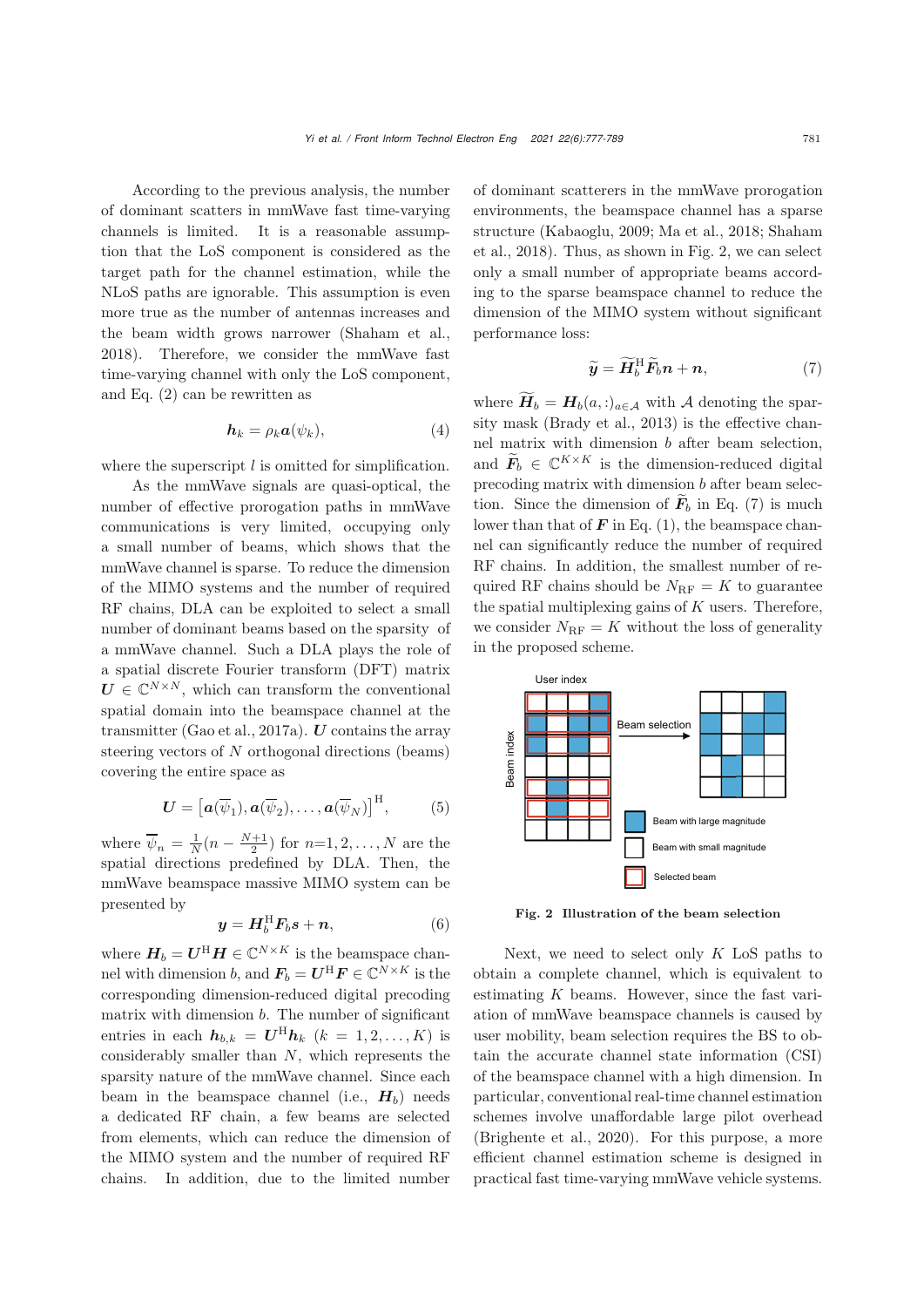# 3 Proposed channel estimation algorithm

In the V2I scenario, the benefit of using position side information for mmWave beam alignment will be even greater. Generally, infrastructures locate at the side of a highway, which provides a wider angular region for searching the best beam. However, the NLoS path gain is less than the LoS path gain, and the number of effective paths is limited, which shows that LoS communication between the BS and the mobile user can be used to effectively improve the communication quality for mmWave fast time-varying channels. Therefore, it is reasonable to assume that the LoS path is a dominant component, while the NLoS paths can be ignored for mmWave V2I fast time-varying vehicular communication on a highway. Based on the above theoretical analysis, a novel time-varying channel estimation scheme is proposed (Fig. [1\)](#page-3-0), which can significantly reduce the duration of channel estimation, making it a viable algorithm for the mmWave V2I fast time-varying communication scenario.

# 3.1 Analysis of the temporal variation law of the physical direction of the moving user in V2I scenarios

Inspired by the principle of [Zhou et al.](#page-12-4) [\(1999](#page-12-4)) and the theoretical analysis in Section 2, a mathematical model of the trajectory of mobile users is established, as illustrated in Fig. [3.](#page-5-0) Since the vehicles are fast moving, the  $k^{\text{th}}$  user's trajectory is considered as an approximate straight line with a constant speed in every time slot interval. Thus, we collect only the motion state in the  $t<sup>th</sup>$  time slot for channel estimation without loss of generality. Specifically, the channel information of the following time slots can be estimated by exploiting the motion state in the first three time slots, and the temporal variation law of physical direction is derived. This scheme can be directly applied to other users in the same way. In addition, it can be seen from Eqs.  $(3)-(5)$  $(3)-(5)$  $(3)-(5)$  that the physical direction  $\theta_k$  (or the spatial direction  $\psi_k$  in Eq. [\(3\)](#page-3-3)) of the LoS component is a crucial parameter for determining the time-varying beamspace channel  $h_k$ . Hence, to obtain  $h_k$ , we need to be aware of the time-varying rule of physical direction  $\theta_k(t)$ .

To derive the temporal variation law of physical direction, a linear user motion model is considered as shown in Fig. [3,](#page-5-0) which is the geometrical relationship between the BS and the  $k^{\text{th}}$  mobile user, and the directions parallel and vertical to the BS are defined as the x and y axes, respectively. The BS is set as the origin of the Cartesian coordinate system, which is equipped with DLA to simultaneously serve K signal-antenna users, where a user moves from point  $P$  to point  $Q$  across different time slots. Since the channel is fast time-varying, it is a reasonable assumption that we consider only the trajectory of the  $k^{\text{th}}$  user from point U to point W for channel estimation. Moreover,  $\nu_k$  and  $\alpha_k$  are the motion speed and motion direction of the  $k^{\text{th}}$  user in time slot interval T, respectively, where  $\nu_k$  and  $\alpha_k$  are unknown but not time-varying. Additionally, the physical direction of the  $k^{\text{th}}$  user in the  $t^{\text{th}}$  time slot is denoted by  $\theta_k(t)$ , where  $\theta_k(t)$  (i.e., DOA) is defined negative when the user is located on the left side of the origin O, i.e.,  $\theta_k(t) < 0$ ; otherwise,  $\theta_k(t) > 0$ . Because of the high speed of each user, each user moves linearly and uniformly, rather than time-varying in a time slot interval. Finally,  $U, V$ , and  $W$  are the points of the  $k^{\text{th}}$  mobile user in time slots t,  $t + 1$ ,  $t + 2$ , respectively;  $d_k(t)$ ,  $d_k(t+1)$ , ...,  $d_k(t+N)$  are the communication distances between the BS and the  $k^{\text{th}}$  mobile user at the corresponding time slot.



<span id="page-5-0"></span>Fig. 3 Location relationship model between the base station (BS) and the movement trajectory of the *k***th** mobile user

Our target is to predict  $\theta_k(t+1)$  using  $\theta_k(1)$ ,  $\theta_k(2), \ldots, \theta_k(t)$ . For far-field users, the following state vector is defined to describe the motion state of the  $k^{\text{th}}$  target in time slot t:

$$
\mathbf{f}_k(t) = [\theta_k(t), \upsilon_k(t), \alpha_k]^{\mathrm{T}}, \tag{8}
$$

where the angular speed  $v_k(t) = \frac{\nu_k}{d_k(t)}$  is defined as an auxiliary parameter. Then, the temporal variation law of the physical direction of each mobile user is derived by exploiting the geometrical relationship in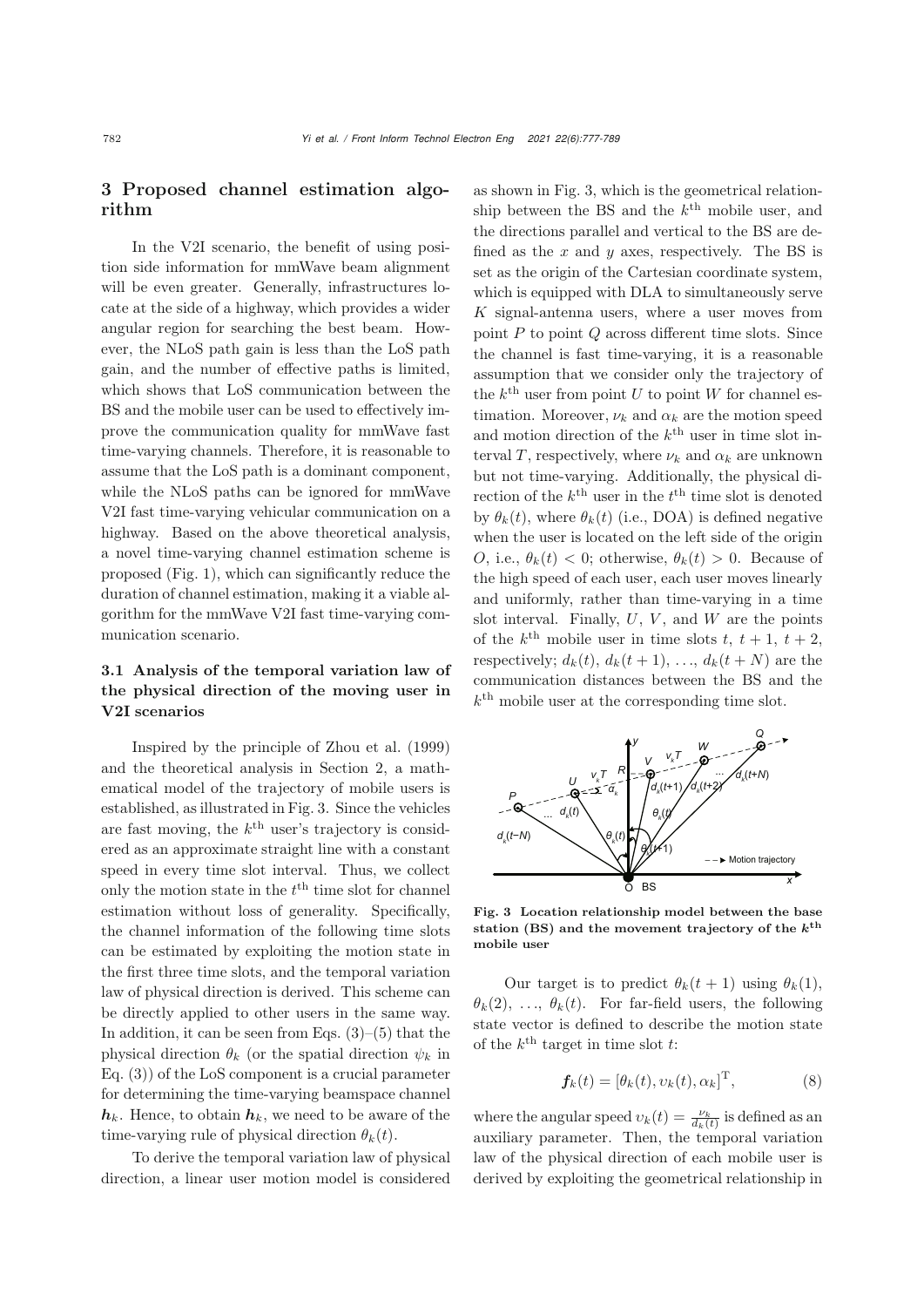Fig. [3,](#page-5-0) namely, the correlation between the user's moving positions in adjacent time slots. Detailed process is as follows:

First, we focus on the physical direction  $\theta_k(t)$ . According to the right triangle ROV in Fig. [3](#page-5-0) and the tangent function, we can obtain

<span id="page-6-0"></span>
$$
\tan (\theta_k(t+1)) = \frac{|RV|}{|OR|}
$$
  
= 
$$
\frac{\sin (\theta_k(t)) + v_k(t)T \cos \alpha_k}{\cos (\theta_k(t)) + v_k(t)T \sin \alpha_k},
$$
 (9)

where  $\sin (\theta_k(t)) < 0$  and  $\cos \alpha_k > 0$ . From Eq. [\(9\)](#page-6-0) we have

<span id="page-6-3"></span>
$$
\theta_k(t+1) = \arctan\left(\frac{\sin(\theta_k(t)) + v_k(t)T\cos\alpha_k}{\cos(\theta_k(t)) + v_k(t)T\sin\alpha_k}\right).
$$
\n(10)

Then, we take the triangle  $UOV$  into account, where  $\theta_k(t) < 0$ ,  $\theta_k(t+1) > 0$ , and the cosine of  $\angle OUV$  is calculated by exploiting the cosine rule:

<span id="page-6-1"></span>
$$
\cos \angle OUV = \frac{|UO|^2 + |UV|^2 - |OV|^2}{2|UO||UV|}
$$

$$
= \frac{|d_k(t)|^2 + |\nu_k T|^2 - |d_k(t+1)|^2}{2|d_k(t)| |\nu_k T|}. \quad (11)
$$

Then, by substituting  $v_k(t) = \frac{\nu_k}{d_k(t)}$  into Eq. [\(11\)](#page-6-1), Eq. [\(11\)](#page-6-1) can be rewritten as

<span id="page-6-2"></span>
$$
\sin\left[\theta_k(t) + \alpha_k\right] = \frac{|d_k(t+1)|^2 - |d_k(t)|^2 - |\nu_k T|^2}{2|d_k(t)| |\nu_k T|}
$$

$$
= \frac{\frac{|\nu_k(t)|^2}{|\nu_k(t+1)|^2} - 1 - |\nu_k(t)T|^2}{2|\nu_k(t)T|^2}.
$$
(12)

By simplifying Eq. [\(12\)](#page-6-2), the angular speed  $v_k(t+1)$ in time slot  $t + 1$  can be derived as

<span id="page-6-4"></span>
$$
v_k(t+1) = \frac{v_k(t)}{\sqrt{1 + 2Tv_k(t)\sin\left[\theta_k(t) + \alpha_k\right] + T^2v_k^2(t)}}.
$$
\n(13)

Based on Eqs. [\(10\)](#page-6-3) and [\(13\)](#page-6-4) and the motion direction  $\alpha_k$  as a constant value, the relationship between  $f_k(t \pm 1)$  and  $f_k(t)$  can be written as

<span id="page-6-5"></span>
$$
\boldsymbol{f}_k(t \pm 1) = \boldsymbol{G}^{\pm}(\boldsymbol{f}_k(t)), \tag{14}
$$

where  $G^{\pm}(f_k(t))$  is a function of  $f_k(t)$ , and  $G^{\pm}(f_k(t))$  is given by

$$
G^{\pm}(f_k(t)) = \begin{bmatrix} \arctan(\frac{\sin(\theta_k(t)) \pm T v_k(t) \cos \alpha_k}{\cos(\theta_k(t)) \pm T v_k(t) \sin \alpha_k}) \\ \frac{v_k(t)}{\sqrt{1 \pm 2 T v_k(t) \sin[\theta_k(t) + \alpha_k] + T^2 v_k^2(t)}} \\ \alpha_k \end{bmatrix}.
$$
\n(15)

In addition, Eq.  $(14)$  can be applied recursively N times to form the relationship between  $f_k(t \pm N)$ and  $f_k(t)$ :

$$
f_k(t \pm N) = \overbrace{G^{\pm}G^{\pm} \cdots G^{\pm}}^{N}(f_k(t)) \qquad (16)
$$

$$
= G^{\pm N}(f_k(t)),
$$

where

<span id="page-6-6"></span>
$$
G^{\pm N}(f_k(t))
$$
  
= 
$$
\begin{bmatrix} \arctan(\frac{\sin(\theta_k(t)) \pm N T v_k(t) \cos \alpha_k}{\cos(\theta_k(t)) \pm N T v_k(t) \sin \alpha_k}) \\ \frac{v_k(t)}{\sqrt{1 \pm 2 N T v_k(t) \sin[\theta_k(t) + \alpha_k] + N^2 T^2 v_k^2(t)}} \\ \alpha_k \end{bmatrix}.
$$
 (17)

Eq. [\(17\)](#page-6-6) shows that once  $f_k(t)$  has been estimated,  $\theta_k(t+N)$  can be predicted accordingly.

Next, we need to determine the location of the moving user in time slot  $t$ , and use the relationship in Eq. [\(14\)](#page-6-5) between  $f_k(t + 1)$  and  $f_k(t)$  to obtain the position of the next time slot. Thus, we use the physical direction  $\theta_k(t)$  to reformulate  $v_k(t)$  and  $\alpha_k$ in  $f_k(t)$ . Based on the triangle  $UOV$  and the sine law, we can obtain

<span id="page-6-7"></span>
$$
\frac{\nu_k T}{\sin[\theta_k(t+1) - \theta_k(t)]} = \frac{d_k(t+1)}{\sin[\frac{\pi}{2} - (-\theta_k(t)) + \alpha_k]}.
$$
\n(18)

The angular speed  $v_k(t+1)$  is derived by decomposing Eq. [\(18\)](#page-6-7) as

$$
v_k(t+1) = \frac{\sin[\theta_k(t+1) - \theta_k(t)]}{T \cos[\theta_k(t) + \alpha_k]}.
$$
 (19)

Similarly, by exploiting the sine rule of

$$
\frac{\nu_k T}{\sin[\theta_k(t+1) - \theta_k(t)]} = \frac{d_k(t)}{\sin[\frac{\pi}{2} - \theta_k(t+1) - \alpha_k]},
$$
\n(20)

we obtain

$$
v_k(t) = \frac{\sin[\theta_k(t+1) - \theta_k(t)]}{T\cos[\theta_k(t+1) + \alpha_k]}.
$$
 (21)

In addition, by observing the triangle  $UOW$ , the following is available:

<span id="page-6-8"></span>
$$
\frac{2\nu_k T}{\sin[\theta_k(t+2) - \theta_k(t)]} = \frac{d_k(t+2)}{\sin[\frac{\pi}{2} + \theta_k(t) + \alpha_k]}.
$$
 (22)

Eq. [\(22\)](#page-6-8) can be decomposed and written as

$$
v_k(t+2) = \frac{\sin[\theta_k(t+2) - \theta_k(t)]}{2T\cos[\theta_k(t) + \alpha_k]}.
$$
 (23)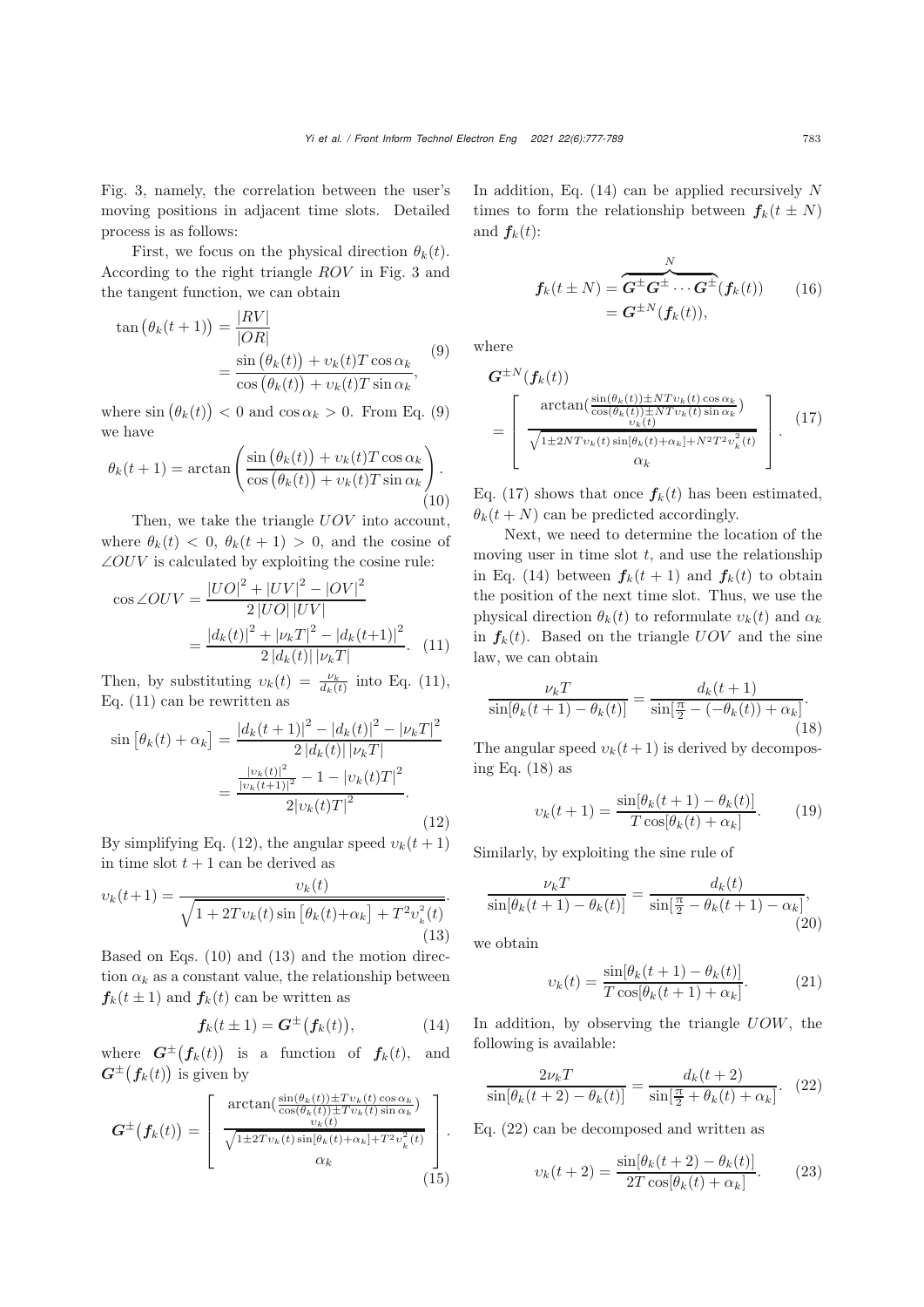Similarly, we can obtain

<span id="page-7-0"></span>
$$
\frac{2\nu_k T}{\sin[\theta_k(t+2) - \theta_k(t)]} = \frac{d_k(t)}{\sin[\frac{\pi}{2} - \theta_k(t+2) - \alpha_k]}.
$$
\n(24)

Furthermore, Eq. [\(24\)](#page-7-0) can be expressed as

<span id="page-7-1"></span>
$$
v_k(t) = \frac{\sin[\theta_k(t+2) - \theta_k(t)]}{2T\cos[\theta_k(t+2) + \alpha_k]}.
$$
 (25)

Based on Eqs.  $(18)$ – $(25)$ , the following observations can be achieved:

<span id="page-7-2"></span>
$$
v_k(t+2) = \frac{\sin[\theta_k(t+2) - \theta_k(t)]}{2T\cos[\theta_k(t) + \alpha_k]},
$$
 (26)

<span id="page-7-3"></span>
$$
\alpha_k = \frac{2\eta_k \cos[\theta_k(t+2)] - \mu_k \cos[\theta_k(t+1)]}{2\eta_k \sin[\theta_k(t+2)] - \mu_k \sin[\theta_k(t+1)]},
$$
 (27)

where  $\eta_k = \sin[\theta_k(t+1) - \theta_k(t)]$  and  $\mu_k =$  $\sin[\theta_k(t+2) - \theta_k(t)].$ 

By Eqs.  $(26)$  and  $(27)$  and the relationship  $f_k(t \pm 1) = G^{\pm}(f_k(t))$  in Eq. [\(14\)](#page-6-5), the physical direction  $\theta_k(t+3)$  in the following  $t+3$  time slots can be predicted in advance when the physical directions in time slots  $t, t + 1$ , and  $t + 2$  have been separately estimated.

#### 3.2 Characteristics of mmWave fast timevarying beamspace channels

To estimate the mmWave fast time-varying vehicle channels, we combine the time-varying physical direction with the characteristics of the mmWave time-varying beamspace channels to obtain the support of the time-varying channels [\(Gao et al., 2017a\)](#page-11-11). Thus, we first need to know the characteristics of the time-varying beamspace channels. According to Eqs. [\(2\)](#page-3-1)–[\(4\)](#page-4-3), the time-varying beamspace channel  $\tilde{h}_k$ of the  $k^{\text{th}}$  user can be expressed as

$$
\widetilde{\boldsymbol{h}}_k = \rho_k [\chi(\overline{\psi}_1 - \psi_k), \chi(\overline{\psi}_2 - \psi_k), \dots, \chi(\overline{\psi}_N - \psi_k)]^{\mathrm{H}},
$$
\n(28)

where  $\chi(x) = \frac{\sin(N\pi x)}{N\sin(\pi x)}$ . Fig. [4](#page-7-4) shows the normalized amplitude distribution of the elements in the timevarying channel.

From Fig. [4,](#page-7-4) we can observe that when the practical spatial direction  $\psi_k$  in Eq. [\(3\)](#page-3-3) exactly equals one of the predefined spatial directions  $\overline{\psi}_n$  in Eq. [\(5\)](#page-4-2), there is only one strongest element containing most of the power of  $\tilde{\boldsymbol{h}}_k$ , which is the best case. Conversely, the worst case will happen when the distance between  $\psi_k$  and one of the predefined spatial directions is equal to  $1/(2N)$ . Moreover, it was proved by



<span id="page-7-4"></span>Fig. 4 Normalized amplitude distribution of the elements in the time-varying channels

[Sayeed and Brady](#page-11-4) [\(2013\)](#page-11-4) that by considering the channel with only the LoS component, the timevarying beamspace channel  $\tilde{h}_k$  can be regarded as a sparse channel since most of the power of  $\tilde{h}_k$  is focused on a small number of dominant elements, and the energy of other elements is negligible without obvious performance loss. Moreover, most of the power of  $\tilde{h}_k$  is concentrated on one main peak, and other elements with weaker energy are uniformly located around it. From what we have discussed above, we can draw the conclusion that once the position of the strongest element of the time-varying channel  $h_k(t)$ in time slot  $t$  is determined, other stronger elements will uniformly locate around it. In other words, as long as the position of the main peak is estimated, the position of other elements of  $h_k(t)$  in time slot t can be obtained.

After that, the M strongest elements of  $\widetilde{\boldsymbol{h}}_k(t)$ can be obtained when the position  $\tilde{n}_{k}^{*}(t)$  of the streament of  $\tilde{h}_{k}(t)$  is determined while the strongest element of  $h_k(t)$  is determined, while the other  $M-1$  strongest elements will uniformly locate around it, where M represents the sparsity of the channel and is defined as an even integer (M can also be odd). There is only one strongest element that contains most of the power of  $\mathbf{h}_k(t)$ in time slot  $t$  when the practical spatial direction  $\psi_k(t) = \frac{d}{\lambda} \sin(\theta_k(t))$  is exactly equal to one of the predefined spatial directions  $\overline{\psi}_n = \frac{1}{N}(n - \frac{N+1}{2})$ for  $n = 1, 2, ..., N$ , and the position  $\tilde{n}_k^*(t)$  of the streament of  $\tilde{h}_k(t)$  can be solitated. Detailed strongest element of  $\hat{\boldsymbol{h}}_k(t)$  can be achieved. Detailed proof can be found in [Gao et al.](#page-11-11) [\(2017a](#page-11-11)), in Lemma 2.

Based on the conclusions derived above, the index  $\widetilde{n}_{k}^{*}(t)$  of the strongest element of  $\widetilde{h}_{k}(t)$  is<br>determined by  $\psi_{k}(t)$  (en  $\theta_{k}(t)$ ) and the relationship determined by  $\psi_k(t)$  (or  $\theta_k(t)$ ), and the relationship is as follows:

<span id="page-7-5"></span>
$$
\widetilde{n}_{k}^{*}(t) = \underset{1 \le n \le N}{\arg \min} \left| \overline{\psi}_{n}(t) - \psi_{k}(t) \right|
$$
\n
$$
= \underset{1 \le n \le N}{\arg \min} \left| \overline{\psi}_{n}(t) - \frac{d}{\lambda} \sin(\theta_{k}(t)) \right|.
$$
\n(29)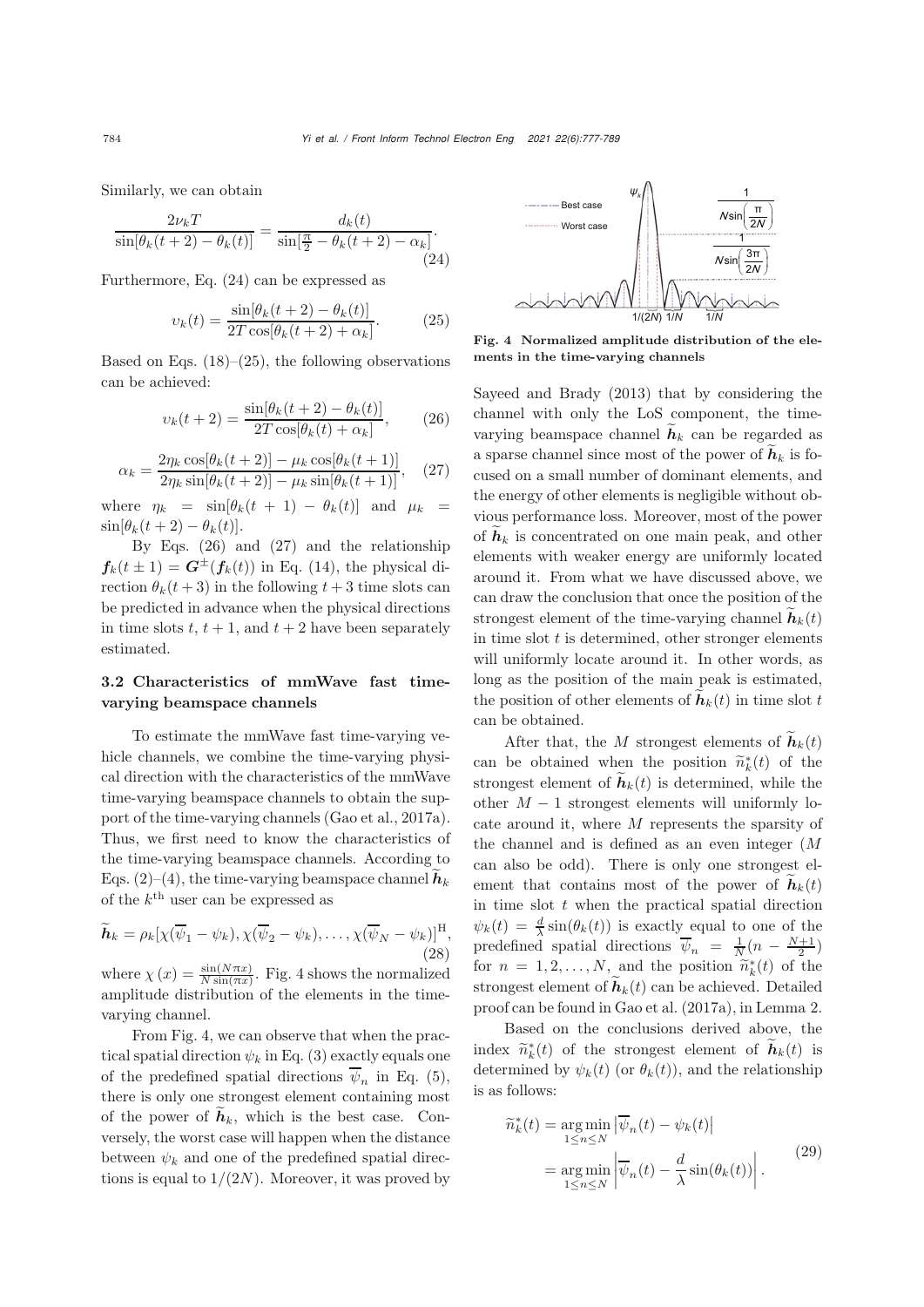Thus, the position  $\widetilde{n}_{k}^{*}(t)$  of the strongest element of channel  $\widetilde{h}_{k}(t)$  can be obtained by  $\mathbb{F}_{a_{k}}(20)$ . However, channel  $h_k(t)$  can be obtained by Eq. [\(29\)](#page-7-5). However, since  $\tilde{h}_k(t)$  is the time-varying channel, we need to reversely compute  $\tilde{n}_{k}^{*}(t)$  by Eq. [\(29\)](#page-7-5) after<br>numerities  $\tilde{\theta}_{k}(t)$  in Section 2.1. European the predicting  $\widetilde{\theta}_k(t)$  in Section 3.1. Furthermore, the support supp $(h_k(t))$  of the sparse channel  $\hat{h}_k(t)$  can be uniquely determined by  $\widetilde{n}_{k}^{*}$ :

<span id="page-8-0"></span>
$$
\text{supp}(\widetilde{\boldsymbol{h}}_k(t)) = \text{mod}_N(\widetilde{n}_k^*(t) - \frac{M}{2}, \dots, \widetilde{n}_k^*(t) + \frac{M-2}{2}), \quad (30)
$$

where  $mod_N(\cdot)$  is the modulo calculation for N, which guarantees that all elements in  $\text{supp}(\hat{\boldsymbol{h}}_k(t))$ belong to  $\{1, 2, ..., N\}$ . Card(supp $(\widetilde{h}_k(t))=M$ , and M determines how much power can be preserved by assuming that  $\hat{\boldsymbol{h}}_k(t)$  is a sparse vector. From Eqs. [\(29\)](#page-7-5) and [\(30\)](#page-8-0), we can conclude that  $\tilde{n}_{k}^{*}(t)$  can<br>be solvined when the physical direction  $\theta_{k}(t)$  is ab be achieved when the physical direction  $\theta_k(t)$  is obtained, and that  $\text{supp}(\tilde{\boldsymbol{h}}_k(t))$  can be directly detected via Eq. [\(30\)](#page-8-0).

## 3.3 Channel estimation scheme for mmWave fast time-varying vehicular channel

The movement of vehicles leads to the fast variation of mmWave beamspace channels, and the state vector of the process has evolved. Our aim is to obtain the LoS paths of the time-varying channel. The main idea of Algorithm 1 is that the estimated physical directions in the previous time slots are used to predict the physical direction in the following time slots. Then, the special sparse feature of the mmWave fast time-varying vehicular channel and the physical directions that have been derived to determine the PI of the channel are combined to estimate the complete time-varying channel. In the following, we will explain Algorithm 1 in detail:

The proposed algorithm is divided into two parts. The first part is to estimate the time-varying channel  $h_k(t)$  using the conventional SD-based channel in the previous three time slots in step 2. Then in step 3, the position  $n_k^*(t)$  of the strongest element of the channel is used to solve the predefined spatial direction  $\overline{\psi}_{n_k^*(t)} = [n_k^*(t) - \frac{N+1}{2}] \frac{1}{N}$  in Eq. [\(5\)](#page-4-2). Furthermore, according to the property in Eq. [\(29\)](#page-7-5) that the actual space direction is approximately equal to the predefined space direction that is received, we have

<span id="page-8-1"></span>
$$
\psi_k(t) \approx \overline{\psi}_{n_k^*(t)}.\tag{31}
$$

| Algorithm 1 PI-based channel estimation          |  |  |  |  |
|--------------------------------------------------|--|--|--|--|
| algorithm                                        |  |  |  |  |
| // Part 1: regular channel estimation            |  |  |  |  |
| 1: for $1 \le t \le 3$ do                        |  |  |  |  |
| 2: Estimate channel $h_k(t)$ by SD-based channel |  |  |  |  |

- Estimate channel  $\tilde{h}_k(t)$  by SD-based channel estimation
- 3: Obtain the position of the strongest element  $n_k^*(t)$ based on the estimated channel
- 4: Detect the physical direction  $\bar{\theta}_k(t)$  according to the position of the strongest element

## 5: end for

- $//$  Part 2: the proposed channel estimation
- 6: for  $t > 3$  do
- 7: Estimate the motion state  $f_k(t-1) = [\overline{\theta}_k(t-1), \overline{\upsilon}_k(t-1), \overline{\alpha}_k]^{\mathrm{T}}$
- 8: Predict the physical direction  $\widetilde{\theta}_k(t)$
- 9: Reversely compute the position of the strongest element based on the predicted physical direction  $\theta_k(t)$ 8: Predict the physics<br>
9: Reversely compute<br>
element based on t<br>  $\widetilde{\theta}_k(t)$ <br>
10: Obtain the PI of  $\widetilde{h}$ 11: Reversely compute the position of the strongest<br>
element based on the predicted physical direction<br>  $\tilde{\theta}_k(t)$ <br>
10: Obtain the PI of  $\tilde{\mathbf{h}}_k(t)$  based on  $\tilde{\theta}_k(t)$ <br>
11: Estimate the nonzero elements of  $\tilde{\mathbf{$
- $h_k(t)$  based on  $\theta_k(t)$
- algorithm 10: Obtain the PI of  $\widetilde{h}_k(t)$  based<br>11: Estimate the nonzero elements<br>algorithm<br>12: Form the estimated channel  $\widetilde{h}$
- e *<sup>k</sup>*(t)
- 13: Refine the physical direction  $\overline{\theta}_k(t)$  according to the position of the strongest element

14: end for

Next, substitute  $\psi_k(t) = \frac{d}{\lambda} \sin(\theta_k(t))$  and  $\overline{\psi}_{n^*_k(t)}$  $(n_k^*(t) - \frac{N+1}{2})\frac{1}{N}$  into Eq. [\(31\)](#page-8-1); then, Eq. (31) can be written as

$$
\frac{d}{\lambda}\sin(\theta_k(t)) \approx \left[n_k^*(t) - \frac{N+1}{2}\right]\frac{1}{N}.\tag{32}
$$

Furthermore, in step 4, the time-varying physical direction can be represented as

<span id="page-8-2"></span>
$$
\overline{\theta}_k(t) \approx \arcsin\left[\frac{\lambda}{dN}\left(n_k^*(t) - \frac{N+1}{2}\right)\right].\tag{33}
$$

Part 2 exploits  $\overline{\theta}_k(t)$  in Eq. [\(33\)](#page-8-2) and  $f_k(t\pm 1)$  =  $G^{\pm}(f_k(t))$  in Eq. [\(14\)](#page-6-5) to estimate the physical directions  $\theta_k(t-3)$ ,  $\theta_k(t-2)$ , and  $\theta_k(t-1)$  in the previous three time slots. Then in steps 7 and 8, the time-varying physical direction  $\widetilde{\theta}_k(t)$  in the following time slot can be predicted by Eqs. [\(26\)](#page-7-2) and [\(27\)](#page-7-3). In step 10,  $\widetilde{\theta}_k(t)$  and Eq. [\(29\)](#page-7-5) are combined to detect the support  $\supp(\tilde{\boldsymbol{h}}_k(t))$  of the sparse channel  $h_k(t)$  in Eq. [\(30\)](#page-8-0). Finally, the channel estimation can be executed. However, it is worth noting that due to that  $h_k(t)$  is a time-varying channel, we need to reversely compute the position of the strongest element of  $\tilde{\boldsymbol{h}}_k(t)$  in time slot t using Eq. [\(29\)](#page-7-5) in step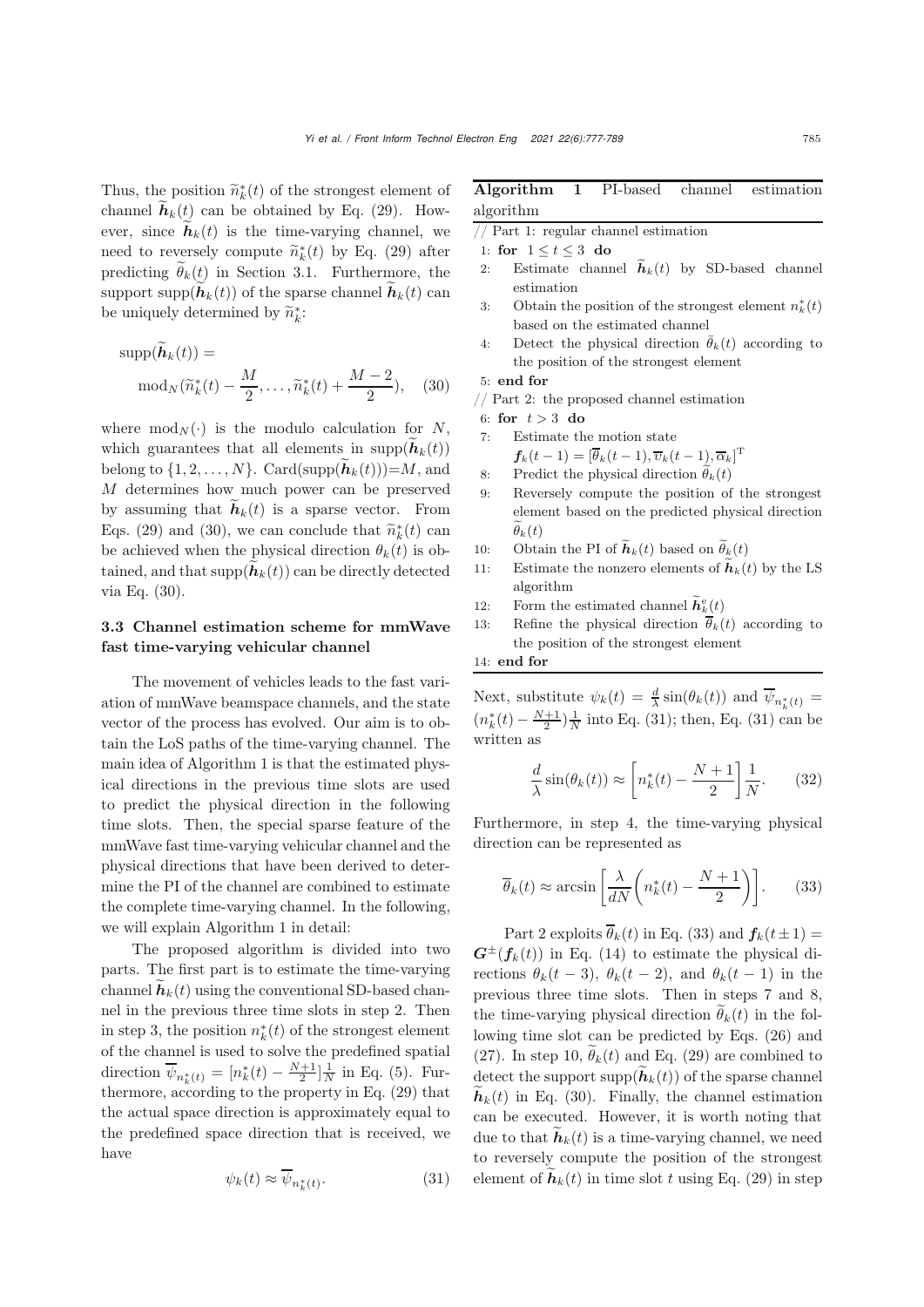9. Thus, based on the predicted  $\widetilde{\theta}_k(t)$ , the position  $\widetilde{n}_{k}^{*}(t)$  of the strongest elements of  $\widetilde{h}_{k}(t)$  is reversely calculated using Eq. [\(29\)](#page-7-5), and the support of  $\tilde{\boldsymbol{h}}_k(t)$  is detected using Eq. [\(30\)](#page-8-0) in step 10. Next, we can solve the support by substituting  $\widetilde{n}_{k}^{*}(t)$  into Eq. [\(30\)](#page-8-0). Ac-<br>conditionto supp $(\widetilde{h}_{k}(t))$ . K has measily LeS not be seen cording to supp $(h_k(t)), K$  beams of K LoS paths can be selected by an adaptive selection network, which can reduce the dimension of the MIMO systems and the number of required RF chains. Finally, the LS algorithm is used to estimate  $K$  corresponding nonzero elements and form the time-varying estimated channel  $\widetilde{h}_k^e(t)$  in steps 11 and 12.

After  $\widetilde{\boldsymbol{h}}_k(t)$  has been estimated,  $\overline{\theta}_k(t)$  in Eq. [\(33\)](#page-8-2) is further refined by  $\tilde{n}_{k}^{*}(t)$ . The main reason is<br>that the regidual caused by the approximation in that the residual caused by the approximation in Eq. [\(31\)](#page-8-1) when the physical direction  $\tilde{\theta}_k(t)$  is solved can be avoided by our algorithm. Moreover, both the speed  $v_k(t)$  and the movement direction  $\alpha_k$  of users are time-varying parameters with respect to  $\theta_k(t)$  in Eqs. [\(26\)](#page-7-2) and [\(27\)](#page-7-3), respectively. In addition, the deviation induced by predicting  $\widetilde{\theta}_k(t)$  in step 8 can be adaptively adjusted when  $\alpha_k$  or  $v_k(t)$  changes in step 13, until the estimated value is close to the actual one. Compared with the traditional scheme, the proposed scheme is suitable for the nonlinear mobile user scenario with time-varying channels, which can significantly improve the channel estimation accuracy.

# 4 Simulation results

In this section, we evaluate the performance of our proposed method. We consider a time-varying mmWave massive MIMO V2I system, where the BS is equipped with a 256-element DLA, and the number of RF chains is set to 3 to simultaneously serve  $K = 3$  users. For each user in each time slot, the beamspace channel is regarded as a sparse vector with sparsity  $M = 16$ , and we assume that complex channel gain follows  $\mathcal{CN}(0,1)$ . We totally observe 40 time slots with the time slot interval  $T = 1$ . The motion states of users 1–3 in the initial time slot 1 are set as  $f_1(1) = [\pi/11, 0.0154, 3\pi/4]^T$ ,  $f_2(1) =$  $[-\pi/10, 0.0071, \pi/6]^{\text{T}}$ ,  $f_3(1) = [-2\pi/11, 0.014, 0]^{\text{T}}$ .

In Fig. [5,](#page-9-0) the physical direction estimation accuracy of the proposed channel scheme is evaluated in different time slots, where SNR is set as 10 dB. In the first three time slots, the conventional real-time SD-based estimation scheme in [Gao et al.](#page-11-11) [\(2017a\)](#page-11-11) is adopted to estimate the beamspace channel with  $Q = 128$  pilots per time slot. After that, part 2 of Algorithm 1 is used to estimate the time-varying channel with  $Q = 16$  pilots per time slot. From Fig. [5,](#page-9-0) we can see that the DOAs of three mobile users are estimated by the proposed algorithm with low pilot overhead, where the deviation between the estimated path and the true path is negligible, even for user 3 who moves nonlinearly with a time-varying moving speed.



<span id="page-9-0"></span>Fig. 5 Direction-of-arrival (DOA) estimation performance of our method with SNR=10 dB and  $Q = 16$ 

Fig. [6](#page-10-0) illustrates the normalized mean square error (NMSE) performance comparison of the channel estimation against SNR when we set  $Q = 16$  pilots per time slot for both of the schemes; the SD-based channel estimation method is used for performance comparison. The NMSE is calculated as

$$
\text{NMSE} = \frac{\left\| \hat{\boldsymbol{h}}_k - \boldsymbol{h}_k \right\|^2}{||\boldsymbol{h}_k||^2},\tag{34}
$$

where  $\hat{h}_k$  denotes the estimated value of the channel  $h_k$ . From Fig. [6,](#page-10-0) it can be observed that the proposed method outperforms the SD-based estimation technique. By comparison, the gap between these two schemes increases as the SNR increases. Obviously, the estimation accuracy of our scheme has been significantly improved under different SNR levels. This can be explained because the users' mobility usually causes the fast variation of the mmWave beamspace channel, and mmWave signals usually suffer from serious free-space path loss, which results in most of the elements of the channel having weak power. By contrast, our proposed method needs to estimate only the position of the strongest element. Using the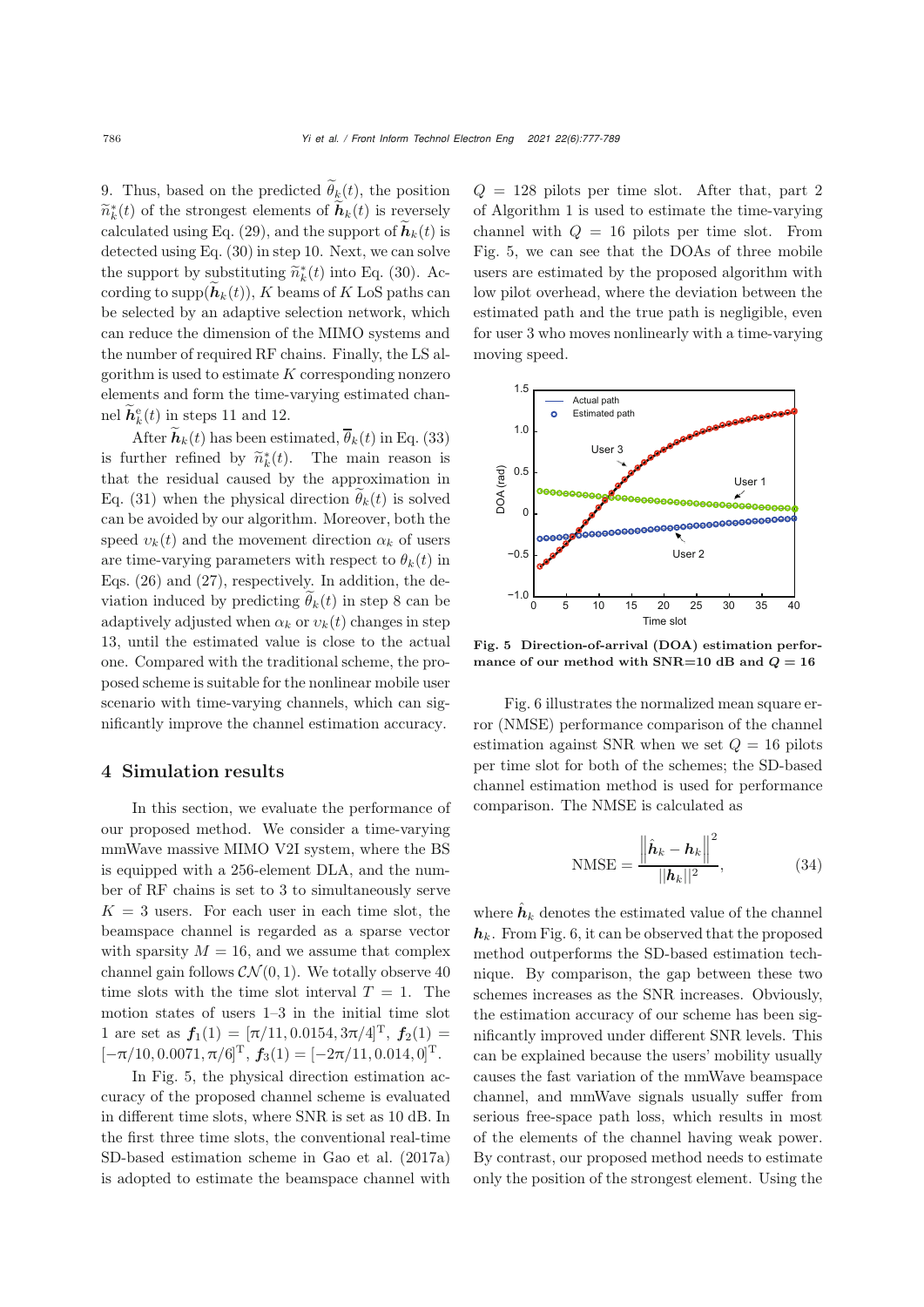characteristics of the mmWave time-varying channel, the support of channel can be directly obtained with reliable performance, while the traditional scheme is suitable only for real-time channels with high pilot overhead. Therefore, the simulation results are consistent with our previous theoretical analysis.

Fig. [7](#page-10-1) shows the NMSE performance comparison against the total number of instants  $Q$ , where SNR is set to 10 dB. Fig. [7](#page-10-1) shows that, to achieve the same accuracy, the total number of instants Q required by the proposed algorithm is much smaller than that of the SD-based scheme. For example, to achieve the NMSE of  $6 \times 10^{-2}$ , the total number of instants required by the SD-based channel estimation is about 110, whereas our scheme requires only 25 instants. Thus, we can conclude that our



<span id="page-10-0"></span>Fig. 6 Normalized mean square error (NMSE) comparison between the SD-based channel estimation and the proposed scheme



<span id="page-10-1"></span>Fig. 7 Normalized mean square error (NMSE) performance comparison against the total number of instants *Q* for pilot transmission

algorithm can efficiently estimate the time-varying channels with low pilot overhead.

Finally, we compare the sum-rate performance of the maximization of capacity (MC) beam selection with different channels and show the results in Fig. [8,](#page-10-2) where we set  $SNR = 10$  dB and  $Q = 16$  pilots per time slot, and use the performance of the fully digital zero forcing (ZF) precoder using all beams with a perfect channel as the benchmark for comparison. Using our scheme, the sum-rate performance of the MC beam selection requires only 16 RF chains, which is quite close to that of the fully digital ZF precoder using 256 RF chains with perfect channel. This indicates that our method is obviously superior to the SD-based scheme. On the contrary, since the weak energy signal is seriously disturbed by noise, MC beam selection with the conventional scheme suffers from severe performance loss. This occurs because the traditional real-time scheme cannot be affordable with large pilot overhead due to the fast time-varying channel caused by high-mobility vehicles, whereas our proposed scheme can overcome the influence of the time-varying channel and significantly improve the channel estimation accuracy, which is consistent with our previous theoretical analysis. Thus, our scheme is more appropriate for fast time-varying vehicular channels.



<span id="page-10-2"></span>Fig. 8 Sum-rate performance comparison between maximization of capacity beam selection with different channels

## 5 Conclusions

In this study, we have investigated channel estimation in a fast-moving environment for mmWave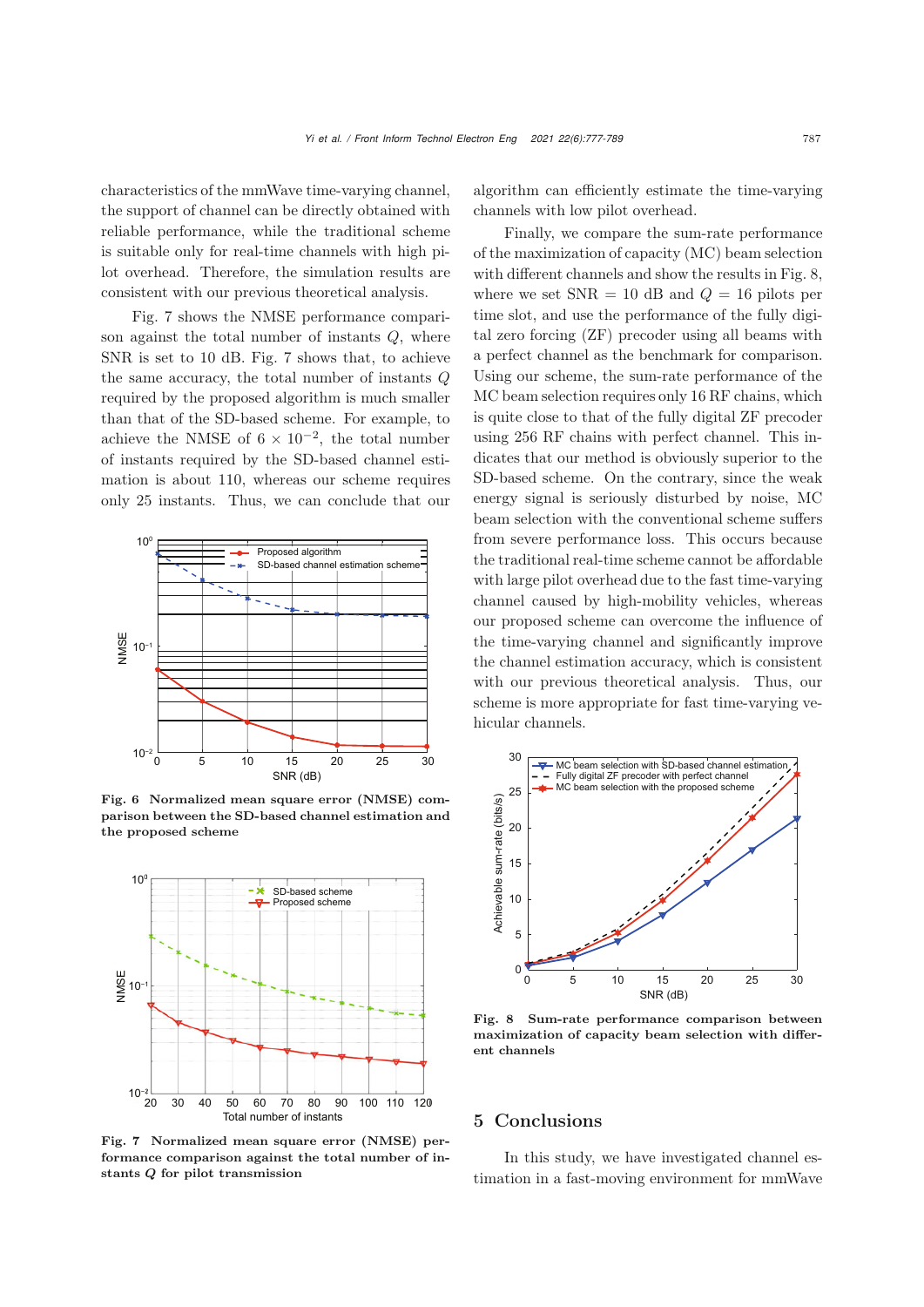V2I communications. First, we have established the time-varying vehicle channel model, and focused on the structure of the system. Next, we have exploited the derived temporal variation law and the moving position vector of users in the time-varying channel to estimate the DOA of multiple mobile users. Finally, the complete time-varying channel has been estimated using the PI with low pilot overhead. Simulation results indicated that our scheme can significantly improve the channel estimation accuracy and exhibit superior performance under time-varying vehicle channel scenarios. Therefore, the proposed scheme in this paper is more suitable for mmWave fast time-varying vehicle systems.

#### Contributors

Zhao YI designed the research. Zhao YI, Weixia ZOU, and Xuebin SUN processed the data. Zhao YI drafted the manuscript. Weixia ZOU and Xuebin SUN helped organize the manuscript. Zhao YI, Weixia ZOU, and Xuebin SUN revised and finalized the paper.

#### Compliance with ethics guidelines

Zhao YI, Weixia ZOU, and Xuebin SUN declare that they have no conflict of interest.

#### References

- <span id="page-11-9"></span>Awad MM, Seddik KG, Elezabi A, 2015. Channel estimation and tracking algorithms for harsh vehicle to vehicle environments. Proc IEEE 82nd Vehicular Technol Conf, p.1-5. https://doi.org/10.1109/VTCFall.2015.7390864
- <span id="page-11-7"></span>Bourdoux A, Cappelle H, Dejonghe A, 2011. Channel tracking for fast time-variant channels in IEEE802.11p systems. Proc IEEE Global Telecommunications Conf, p.1- 6. https://doi.org/10.1109/GLOCOM.2011.6134024
- <span id="page-11-0"></span>Brady J, Behdad N, Sayeed AM, 2013. Beamspace MIMO for millimeter-wave communications: system architecture, modeling, analysis, and measurements. *IEEE Trans Antenn Propag*, 61(7):3814-3827. https://doi.org/10.1109/TAP.2013.2254442
- <span id="page-11-13"></span>Brighente A, Cerutti M, Nicoli M, et al., 2020. Estimation
- of wideband dynamic mmWave and THz channels for 5G systems and beyond. *IEEE J Sel Areas Commun*, 38(9):2026-2040. https://doi.org/10.1109/JSAC.2020.3000889
- <span id="page-11-10"></span>Choi J, Va V, Gonzalez-Prelcic N, et al., 2016. Millimeterwave vehicular communication to support massive automotive sensing. *IEEE Commun Mag*, 54(12):160-167. https://doi.org/10.1109/MCOM.2016.1600071CM
- <span id="page-11-6"></span>Fernandez JA, Stancil D, Bai F, 2010. Dynamic channel equalization for IEEE 802.11p waveforms in the vehicleto-vehicle channel. Proc 48th Annual Allerton Conf on Communication, Control, and Computing, p.542-551. https://doi.org/10.1109/ALLERTON.2010.5706954
- <span id="page-11-11"></span>Gao XY, Dai LL, Zhang Y, et al., 2017a. Fast channel tracking for terahertz beamspace massive MIMO systems. *IEEE Trans Veh Technol*, 66(7):5689-5696. https://doi.org/10.1109/TVT.2016.2614994
- <span id="page-11-17"></span>Gao XY, Dai LL, Han SF, et al., 2017b. Reliable beamspace channel estimation for millimeter-wave massive MIMO systems with lens antenna array. *IEEE Trans Wirel Commun*, 16(9):6010-6021. https://doi.org/10.1109/TWC.2017.2718502
- <span id="page-11-14"></span>Garcia N, Wymeersch H, Ström EG, et al., 2016. Locationaided mm-Wave channel estimation for vehicular communication. Proc IEEE 17th Int Workshop on Signal Processing Advances in Wireless Communications, p.1- 5. https://doi.org/10.1109/SPAWC.2016.7536855
- <span id="page-11-3"></span>Gu YJ, Leshem A, 2012. Robust adaptive beamforming based on interference covariance matrix reconstruction and steering vector estimation. *IEEE Trans Signal Process*, 60(7):3881-3885. https://doi.org/10.1109/TSP.2012.2194289
- <span id="page-11-8"></span>Gu YJ, Goodman NA, Hong SH, et al., 2014. Robust adaptive beamforming based on interference covariance matrix sparse reconstruction. *Signal Process*, 96:375- 381. https://doi.org/10.1016/j.sigpro.2013.10.009
- <span id="page-11-1"></span>Heath RW, Gonzãlez-Prelcic N, Rangan S, et al., 2016. An overview of signal processing techniques for millimeter wave MIMO systems. *IEEE J Sel Top Signal Process*, 10(3):436-453.

https://doi.org/10.1109/JSTSP.2016.2523924

- <span id="page-11-5"></span>Kabaoglu N, 2009. Target tracking using particle filters with support vector regression. *IEEE Trans Veh Technol*, 58(5):2569-2573. https://doi.org/10.1109/TVT.2008.2005723
- <span id="page-11-15"></span>Kong LH, Khan MK, Wu F, et al., 2017. Millimeter-wave wireless communications for IoT-cloud supported au-
- tonomous vehicles: overview, design, and challenges. *IEEE Commun Mag*, 55(1):62-68. https://doi.org/10.1109/MCOM.2017.1600422CM
- <span id="page-11-12"></span>Ma X, Yang F, Liu SC, et al., 2018. Sparse channel estimation for MIMO-OFDM systems in high-mobility situations. *IEEE Trans Veh Technol*, 67(7):6113-6124. https://doi.org/10.1109/TVT.2018.2811368
- <span id="page-11-16"></span>Mehrabi M, Mohammadkarimi M, Ardakani M, et al., 2020. A deep learning based channel estimation for high mobility vehicular communications. Proc Int Conf on Computing, Networking and Communications, p.338- 342. https://doi.org/10.1109/ICNC47757.2020.9049735
- <span id="page-11-18"></span>Palacios J, De Donno D, Widmer J, 2017. Tracking mm-Wave channel dynamics: fast beam training strategies under mobility. Proc IEEE Conf on Computer Communications, p.1-9.

https://doi.org/10.1109/INFOCOM.2017.8056991

<span id="page-11-2"></span>Rappaport TS, Xing YC, MacCartney GR, et al., 2017. Overview of millimeter wave communications for fifthgeneration (5G) wireless networks—with a focus on propagation models. *IEEE Trans Antenn Propag*, 65(12):6213-6230.

https://doi.org/10.1109/TAP.2017.2734243

<span id="page-11-4"></span>Sayeed A, Brady J, 2013. Beamspace MIMO for highdimensional multiuser communication at millimeterwave frequencies. Proc IEEE Global Communications Conf, p.3679-3684. https://doi.org/10.1109/GLOCOM.2013.6831645